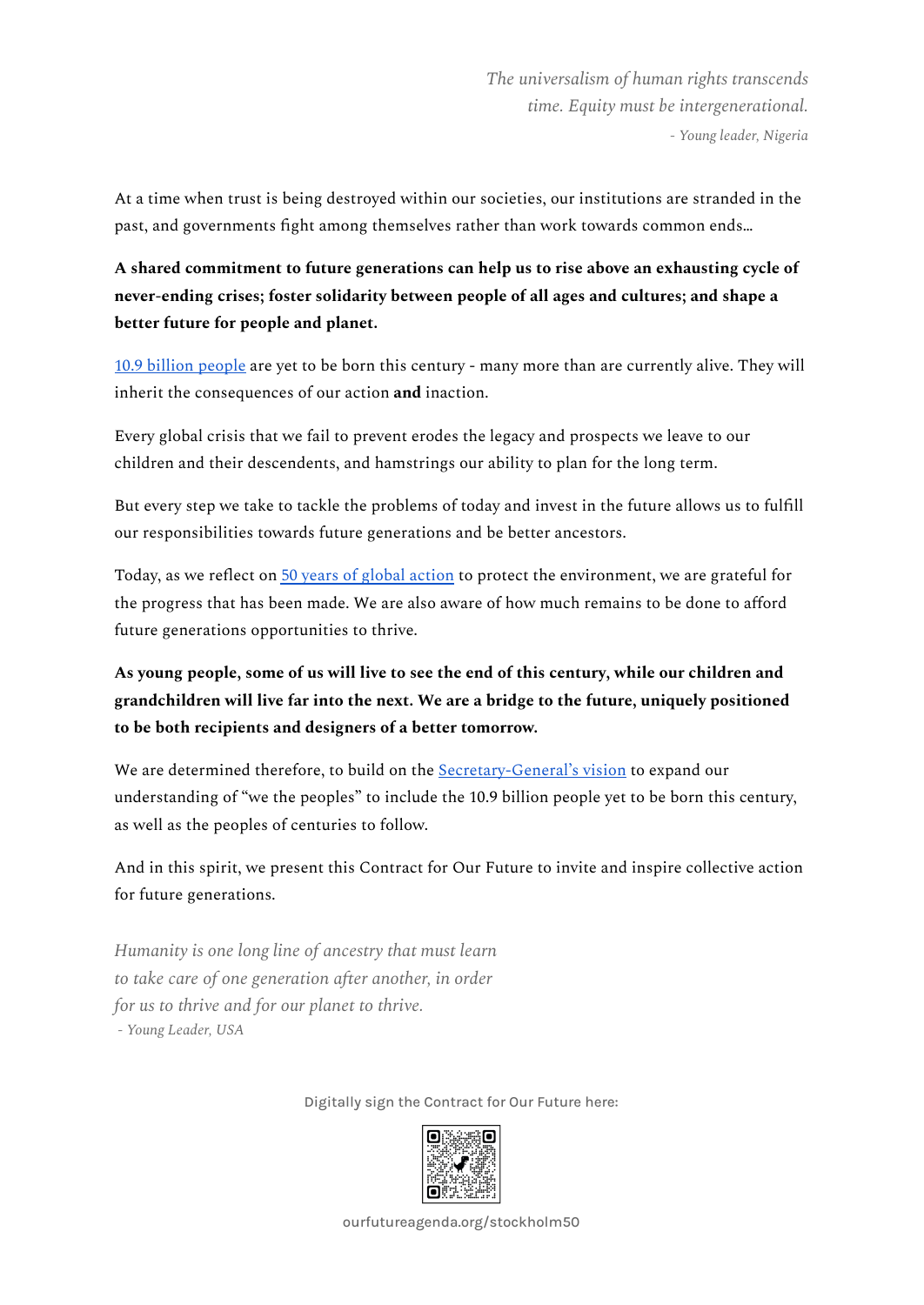## A CONTRACT FOR OUR FUTURE

## **As leaders of today and tomorrow, we commit to:**

- − **Fulfill** our role as custodians of our planet and humanity, capturing the learning from indigenous cultures and movements to deliver intergenerational justice.
- − **Build** a future of freedom, justice, peace, and well-being, whilst dismantling systems of violence, colonization, patriarchy, and inequity.
- − **Empower** those with the greatest stake in the future, correcting the power imbalances experienced by places where the majority of future generations are projected to be born.
- − **Think** scientifically and creatively about the future, putting ourselves in the shoes of the people of tomorrow, and challenging entrenched assumptions about the way the world should operate.
- − **Collaborate** with leaders from all generations and cultures to act in the short, medium, and long-term interests of humanity.

❖

## **Acknowledging the power of intergenerational co-leadership, we call on community, national, and international leaders to:**

− **Act** now to deliver the Sustainable [Development](https://sdgs.un.org/goals) Goals and to meet global promises we have made on climate change in the Paris [Agreement](https://unfccc.int/process-and-meetings/the-paris-agreement/the-paris-agreement).

*A [Decade](https://www.un.org/sustainabledevelopment/decade-of-action/) of Action serves the interests of future generations as much as ours, especially when we accelerate sustainable solutions that reach the furthest behind.*

− **Invest** in and provide equal opportunities for the women and girls of today and of the future.

*We can only chart a path to a better future by advancing the rights and freeing the potential of women and girls.*

− **Reform** and build institutions to be resilient to crises and capable of planning for the future.

*Future generations need rapid improvements in the way we prevent and respond to threats and in our ability to prepare for and harness innovation.*

− **Create** robust legal and accountability mechanisms, which articulate our responsibilities to protect the rights of future generations.

*In today's governance systems, future generations do not have a voice. We must use the law to strengthen intergenerational justice and provide future generations with avenues to exert their power.*